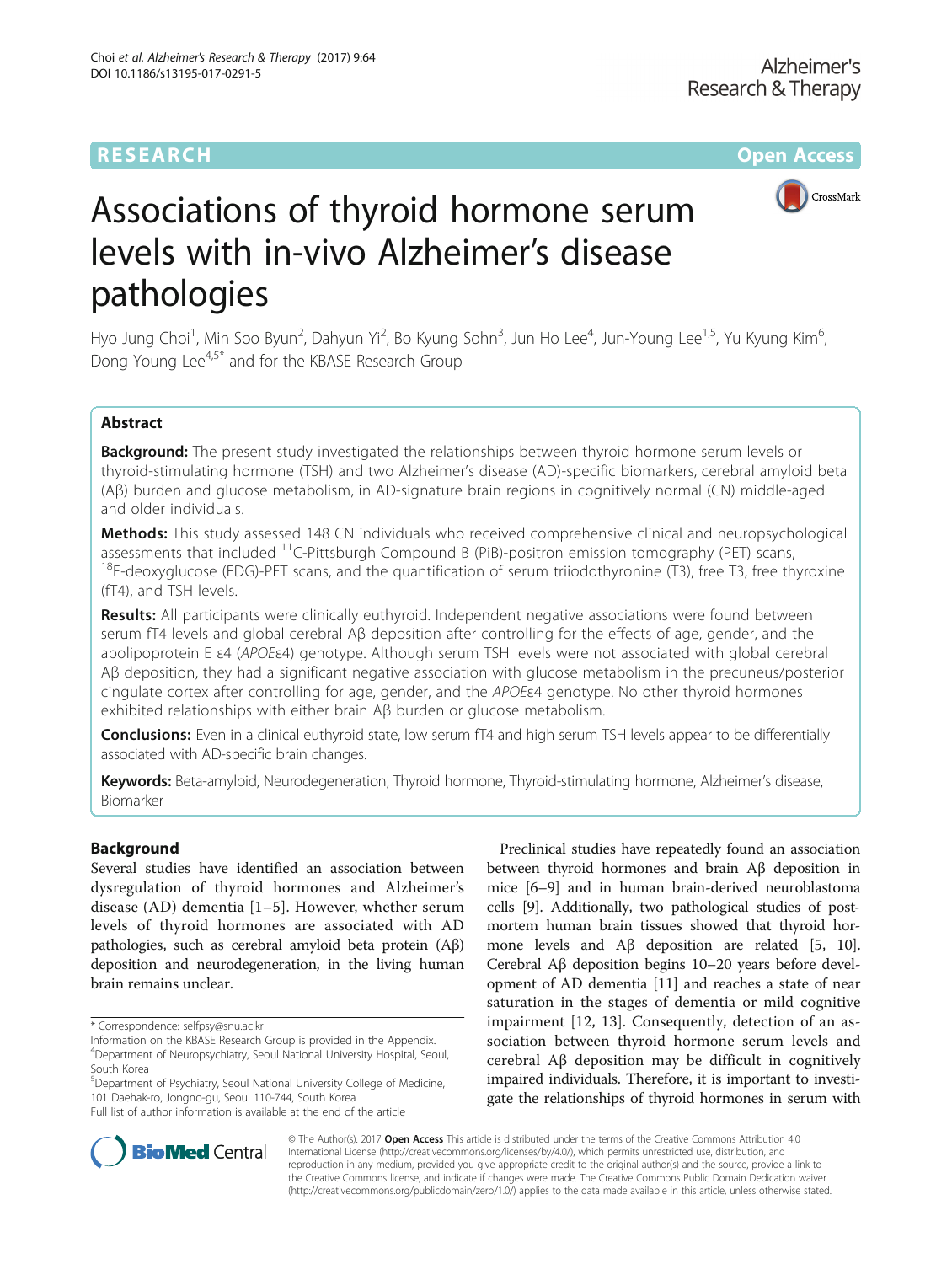in-vivo cerebral Aβ deposition in cognitively normal (CN) individuals. Furthermore, region-specific neurodegeneration is another important pathological change to consider in the AD brain. 18F-Deoxyglucose (FDG)-positron emission tomography (PET) has been used to measure regional cerebral glucose metabolism (rCMglu), and the specific pattern of rCMglu reduction in FDG-PET is regarded as a presymptomatic biomarker for AD [\[14](#page-8-0)]. However, few studies have investigated the association between thyroid hormone serum levels and the AD-specific rCMglu pattern.

Therefore, this study investigated the relationships of serum levels of thyroid hormones with in-vivo AD neuropathologies, including cerebral Aβ burden and neurodegeneration, in AD-signature regions in CN middle-aged and older individuals.

# Methods

#### Participants

This study was part of the Korean Brain Aging Study for Early Diagnosis and Prediction of Alzheimer's Disease (KBASE), which is an ongoing prospective cohort study searching for new biomarkers of AD with the aim of identifying the associations of various lifetime experiences with AD-related brain changes. The present study assessed 148 CN middle-aged and older subjects. The inclusion criteria were: aged between 55 and 90 years (inclusive); a Clinical Dementia Rating score [[15](#page-8-0)] of 0; and no diagnosis of mild cognitive impairment or dementia. The exclusion criteria were: any present serious medical, psychiatric, or neurological disorders that could affect mental function; the presence of severe communication problems that would make a clinical examination or brain scans difficult; contraindications for magnetic resonance imaging (MRI) scans (e.g., pacemaker, claustrophobia, etc.); the absence of a reliable informant; illiteracy; and participation in another clinical trial and/or treatment with an investigational product.

The Institutional Review Board of the Seoul National University Hospital and SNU-SMG Boramae Center, South Korea, approved the study and all participants provided written informed consent.

#### Clinical assessment

All participants completed standardized clinical assessments administered by trained psychiatrists that were based on the KBASE clinical assessment protocol, which incorporates the Korean version of the Consortium to Establish a Registry for Alzheimer's Disease Assessment Packet (CERAD-K) [\[16\]](#page-8-0). Additionally, the KBASE neuropsychological assessment protocol, which incorporates the CERAD neuropsychological battery [\[17\]](#page-8-0), was administered to all participants by trained neuropsychologists. The presence or absence of stroke, diabetes, and hyperlipidemia and histories of transient ischemic attack (TIA), hypertension, and coronary artery disease were assessed systematically to create a composite score for vascular risk; this score was the sum of the factors (if present) and ranged from 0 to 6 [[18](#page-8-0)].

#### Laboratory tests of blood samples

Blood samples were obtained via venipuncture after an overnight fast. Serum levels of total triiodothyronine (T3), free T3 (fT3), free thyroxine (fT4), and thyroidstimulating hormone (TSH) were evaluated with a chemiluminescence immunoassay using the ADVIA Centaur XP system (Siemens, Washington, DC, USA). The normal range for total T3 is 65–150 ng/dl, for fT3 is 2.3–4.2 pg/ml, for fT4 is 0.89–1.76 ng/dl, and for TSH is 0.55–4.78 μIU/ml; serum TSH and fT4 levels were assessed to define thyroid status. Additionally, genomic DNA was extracted from whole blood samples to perform apolipoprotein E (APOE) genotyping, as described previously [[19\]](#page-8-0). Participants with at least one APOE ε4 allele (APOEε4) were identified as APOEε4 carriers.

# <sup>11</sup>C-Pittsburgh Compound B-PET image acquisition and preprocessing

All participants underwent simultaneous three-dimensional  $^{11}$ C-Pittsburgh Compound B (PiB)-PET and 3D T1weighted MRI scans with a 3.0 T Biograph mMR (PET-MR) scanner (Siemens) according to the manufacturer's approved guidelines. Prior to the scan, each participant received an intravenous administration of 555 MBq of PiB (range 450–610 MBq) and then rested in a waiting room for 40 min.

PiB-PET data collected in list mode were processed for routine corrections such as uniformity, ultrashort echo time (UTE)-based attenuation, and decay corrections and were then reconstructed into a  $256 \times 256$ image matrix using iterative methods (six iterations with 21 subsets). T1-weighted images were acquired in the sagittal orientation using the following characteristics: repetition time =  $1670$  ms, echo time =  $1.89$  ms, field of view =  $250$  mm,  $256 \times 256$  matrix, and slice thickness = 1.0 mm. Additionally, fluid-attenuated inversion recovery (FLAIR) and T2-weighted images were obtained for qualitative clinical readings.

All image preprocessing steps were performed using Statistical Parametric Mapping 8 (SPM8) implemented in Matlab 2014a (Mathworks, Natick, MA, USA). Static PiB-PET images were coregistered to an individual T1 structural image and then the transformation parameters for the spatial normalization of the individual T1 image to a standard Montreal Neurological Institute (MNI) template were calculated. Using IBASPM software, inverse transformation parameters were used to bring the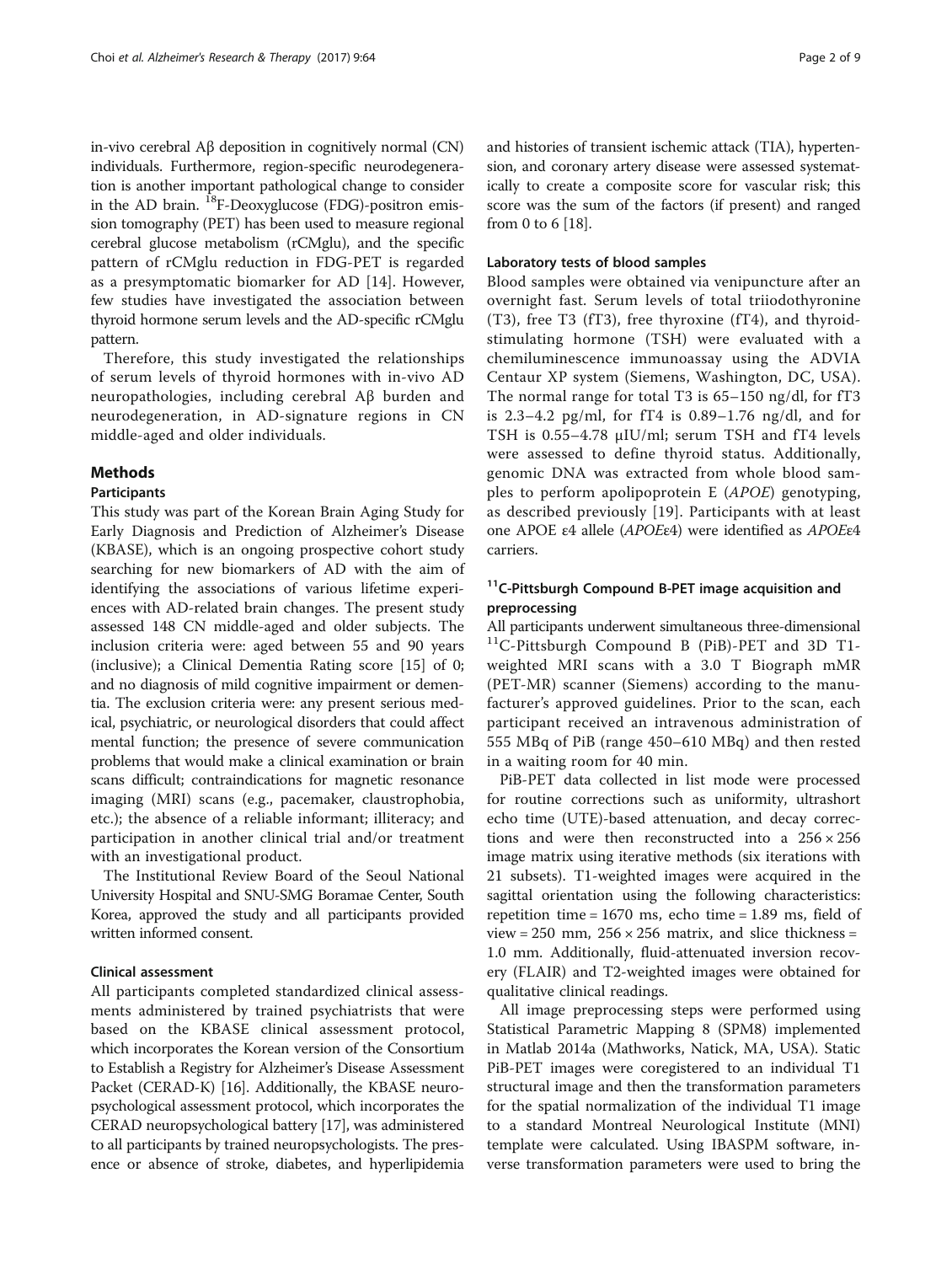Automated Anatomical Labeling (AAL) 116 atlas [\[20](#page-8-0)] in a standard space to an individual space for each subject (resampling voxel size = 1 mm  $\times$  0.98 mm  $\times$  0.98 mm); the nongray matter portions of the atlas were individually masked using the cerebral gray matter segment image of each subject. Using the individual AAL116 atlas, the mean regional PiB uptake values from cerebral regions were extracted from the T1-coregistered PiB-PET images. The cerebellar gray matter was used as the reference region for the quantitative normalization of cerebral PiB uptake values due to its relatively low Aβ deposition [[21](#page-8-0)]. To measure PiB uptake in the cerebellar gray matter regions, a probabilistic cerebellar atlas (Institute of Cognitive Neuroscience, UCL, UK; Cognitive Neuroscience Laboratory, Royal Holloway, UK) was brought into individual space in the same manner as already described. Of the 28 anatomical structural regions in the cerebellar atlas, the cerebellar lobular regions (except for the vermis) were included to extract the mean cerebellar uptake values.

The AAL algorithm and a region combining method [[22\]](#page-8-0) were applied to set regions of interest (ROIs) to characterize PiB retention levels in the frontal, lateral parietal, precuneus/posterior cingulate cortex (PCC), and lateral temporal regions, where prominent PiB retention has been reported [\[23](#page-8-0)]. Standardized uptake value ratio (SUVR) values for each ROI were calculated by dividing the mean value of all voxels within each ROI by the mean cerebellar uptake value in the same image. Additionally, a global cortical ROI consisting of the four ROIs was defined and a global cortical SUVR was generated by dividing the mean value of all voxels of the global cortical ROI by the mean cerebellar uptake value in the same image. Global cerebral Aβ deposition was defined as the mean PiB retention value of the global cortical ROI. Images were classified as amyloid-positive if the mean  $<sup>11</sup>C-PiB$  retention value was over 1.4 in at least one of the</sup> following ROIs: frontal, lateral temporal, lateral parietal, or posterior cingulate-precuneus (PC-PRC) [[22](#page-8-0)].

# FDG-PET image acquisition and preprocessing

The participants also underwent FDG-PET scans using the same PET-MR machine described earlier. Prior to the scan, each participant fasted for at least 6 h, received an intravenous administration of FDG radioligands (0.1 mCi/kg), and then rested in a waiting room for 40 min. PET data collected in list mode  $(5 \text{ min} \times \text{four frames})$  were processed for routine corrections such as uniformity, UTE-based attenuation, and decay corrections. Following an inspection for any significant head movements, the data were reconstructed into a 20-min summed image using iterative methods (six iterations with 21 subsets).

The following image processing steps were performed using SPM12 implemented in Matlab 2014a (Mathworks). Static FDG-PET images were coregistered to an individual T1 structural image and then the transformation parameters for the spatial normalization of the individual T1 image to a standard MNI template were calculated for the utilization of the spatial normalization of FDG-PET images to a standard MNI space. After smoothing the spatially normalized FDG-PET images with a 12-mm Gaussian filter, intensity normalization was performed using the pons as a reference region. SUVR values were extracted from regions known to be sensitive to changes associated with AD [\[24](#page-8-0)–[26](#page-8-0)], including the angular gyri, PCC, precuneus, and inferior temporal gyri. The ADsignature region CMglu was defined as the weighted mean of the four ROIs.

#### Statistical analyses

In order to examine the relationships of serum levels of thyroid hormones or TSH with cerebral Aβ deposition or CMglu, we took two steps of statistical analyses. Before analysis, global cerebral Aβ deposition was natural log-transformed to reduce the skewness that existed in the distributions. In the first step, we conducted Pearson correlation analyses to explore the associations between hormones and imaging variables including global cerebral Aβ deposition and AD-signature region CMglu. Based on the results from preliminary exploratory analyses, variables with  $p < 0.1$  were selected for the second-step multivariate analyses. In the second step, we tested the multiple linear regression model(s) with the hormone selected from the first step as an independent variable and the corresponding imaging marker as a dependent variable controlling age, gender, and APOE ε4 genotype as covariates. For global cerebral Aβ deposition, we conducted the same regression analyses controlling VRS as an additional covariate. For CMglu, we conducted the same regression analyses controlling global cerebral Aβ deposition or VRS as an additional covariate. For the second step of the analyses, we applied strict threshold by applying Bonferroni correction for multiple testing  $(p < 0.05/2$  (number of associations selected for the second step of analyses) = 0.025). All of the statistical tests were conducted using the Statistical Package for the Social Sciences for Windows version 20.0 (SPSS Inc., Chicago, IL, USA).

# Results

# Demographic and clinical characteristics

The demographic and clinical characteristics of the study participants ( $n = 148$  $n = 148$  $n = 148$ ) are summarized in Table 1. The global cerebral Aβ deposition SUVR was  $1.16 \pm 0.23$ (range 0.56–2.54). The proportion of amyloid positive subjects were 10.8% ( $n = 16$ ). All participants were clinically euthyroid but subclinical thyroid problems were found in 12 individuals (8.1%); of these 12 participants, nine had high TSH levels and three had low TSH levels.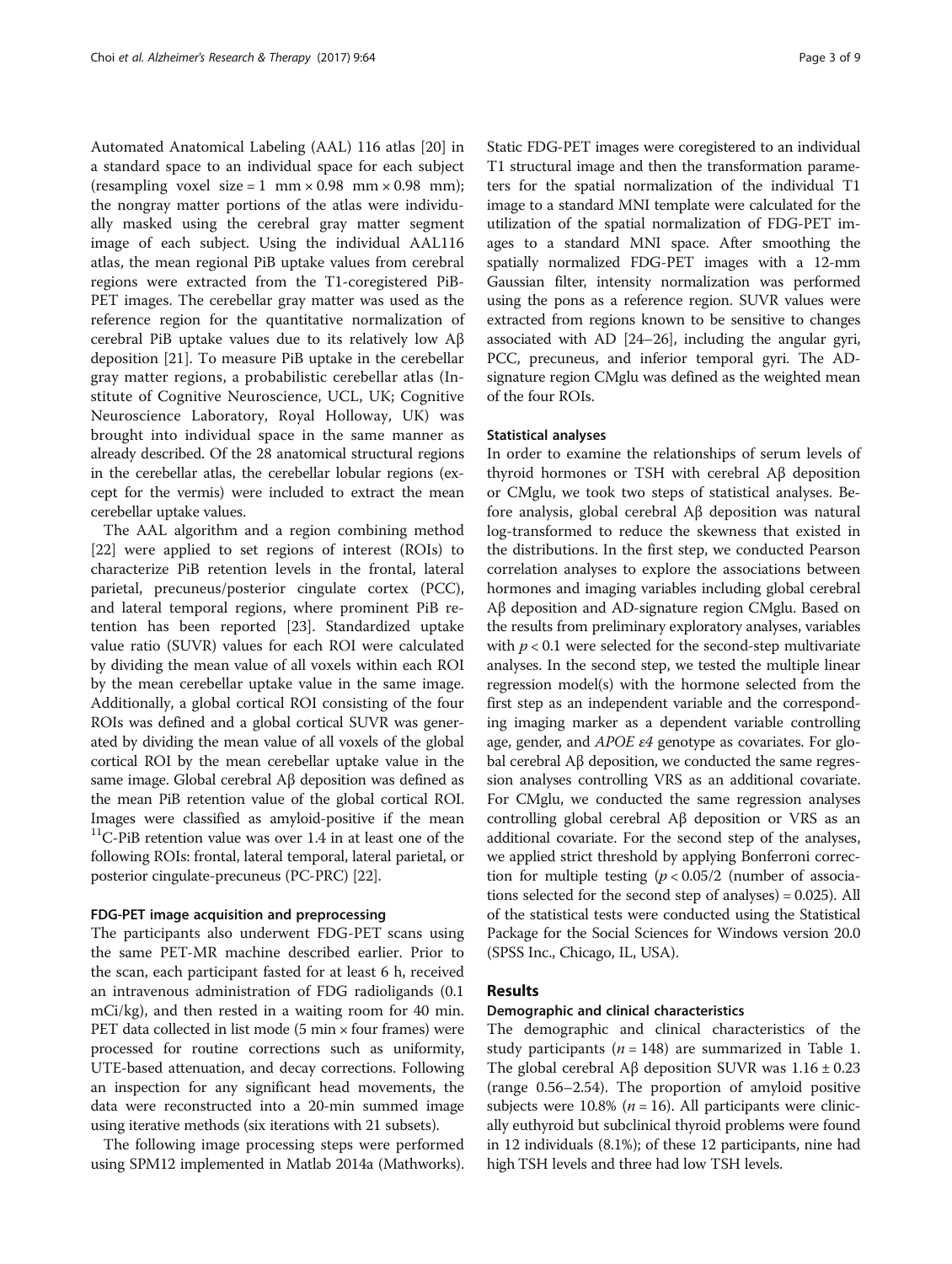<span id="page-3-0"></span>Table 1 Demographic and clinical characteristics

|                                       | $CN (n = 148)$     |
|---------------------------------------|--------------------|
| Age (years)                           | $68.93 \pm 7.85$   |
| Education (years)                     | $11.67 \pm 4.85$   |
| Gender, female (%)                    | 92(62.2)           |
| <b>CDR</b>                            | $\Omega$           |
| APOE $\varepsilon$ 4 allele(+) (%)    | 25 (16.9)          |
| <b>HRSD</b>                           | $0.86 \pm 1.60$    |
| <b>VRS</b>                            | $1.07 \pm 0.92$    |
| Neuropsychological tests <sup>a</sup> |                    |
| MMSE score                            | $26.94 \pm 2.58$   |
| Animal fluency                        | $16.22 + 4.70$     |
| Boston naming                         | $12.27 \pm 2.37$   |
| Word list learning                    | $20.15 \pm 4.15$   |
| Constructional praxis                 | $10.06 \pm 1.37$   |
| Word list recall                      | $6.76 \pm 1.83$    |
| Word list recognition                 | $9.24 \pm 1.04$    |
| Constructional recall                 | $7.46 \pm 2.80$    |
| Global amyloid burden (SUVR)          | $1.16 \pm 0.23$    |
| Amyloid positivity (%)                | 16 (10.8)          |
| T3 (mg/dl)                            | $103.84 \pm 17.34$ |
| Free T3 (pg/ml)                       | $3.11 \pm 0.34$    |
| Free T4 (ng/dl)                       | $1.17 \pm 0.16$    |
| TSH (µIU/ml)                          | $2.36 \pm 1.57$    |

Data for continuous variables presented as a mean ± SD. Categorical variables presented as N (%)<br>4POE anolinoprote

APOE apolipoprotein E, CDR Clinical Dementia Rating, CN cognitively normal,<br>HPSD Hamilton Depression Rating Score, VPS vascular risk score, MMSE HRSD Hamilton Depression Rating Score, VRS vascular risk score, MMSE Mini-mental State Examination, SUVR standardized uptake value ratio, T3 triiodothyronine, T4 thyroxine, TSH thyroid-stimulating hormone  $n = 147$ 

#### Exploratory univariate analyses

In the exploratory step of the analyses using Pearson's correlation, we found that the associations between serum fT4 and global cerebral Aβ deposition, as well as between TSH and CMglu in the AD-signature region, are below the threshold  $(p < 0.1)$  (Additional file [1:](#page-7-0) Table S1). Based on the results, we selected these associations for the second confirmatory step of the analyses.

# Confirmatory multivariate analysis for global cerebral Aβ deposition

Based on the results from the first step, we selected serum fT4 as the candidate hormone for further analyses for global cerebral Aβ deposition. Multiple linear regression analyses controlling for age, gender, and  $APOE$   $\varepsilon4$ carrier status revealed that global cerebral Aβ deposition had a significant negative association with serum fT4 levels (Table 2, Fig. [1\)](#page-4-0). Serum fT4 explained 3.9% of the variance of global cerebral Aβ deposition. Controlling VRS in addition to age, gender, and APOEε4 status did not largely change the results (Table 2). Similarly, excluding the participants ( $n = 5$ ) who took medications with the potential to affect thyroid function (e.g., synthroid, propylthiouracil, and methimazole) did not change the results (Additional file [2](#page-7-0): Table S2).

To explore whether or not one particular ROI is driving the relationship for global cerebral Aβ deposition and serum fT4, the associations between each regional cerebral Aβ and serum fT4 were also examined using multiple regression analysis controlling for age, gender, and APOEε4 status. Serum fT4 showed significant associations with frontal, lateral temporal, and lateral parietal regional cerebral Aβ deposition and a trend-level association with PC-PRC regional cerebral Aβ deposition (Additional file [3:](#page-7-0) Table S3), indicating no regional predominance of the relationship.

Additionally, in order to explore the clinically meaningful serum fT4 level, we divided the fT4 level into four quartiles and compared the global amyloid deposition between the quartiles using general linear model analyses. Although statistically not significant, there was a trend of negative association between quartiles of serum fT4 concentrations and mean global cerebral Aβ deposition (Additional file [4](#page-7-0): Table S4). Participants with the lowest quartile of fT4 concentration had a mean SUVR of 1.199, whereas those in the highest quartile of fT4 concentration had a mean SUVR of 1.117 (Fig. [2](#page-4-0)).

#### Confirmatory multivariate analysis for CMglu

Based on the results of univariate analyses, we selected serum TSH as the candidate hormone for further multivariate analysis for CMglu in the AD-signature regions. However, multiple linear regression analyses controlling

**Table 2** Multiple linear regression analysis with global cerebral Aβ deposition as the dependent variable (n = 148)

| Dependent variable                                | Independent variable | Model I <sup>d</sup> |       |  |                 | Model II <sup>D</sup> |       |          |          |
|---------------------------------------------------|----------------------|----------------------|-------|--|-----------------|-----------------------|-------|----------|----------|
|                                                   |                      |                      |       |  |                 |                       |       |          |          |
| Global cerebral $\mathsf{A}\mathsf{B}$ deposition | Serum fT4 level      | $-0.213$             | 0.088 |  | $-2.407$ 0.017* | $-0.205$              | 0.088 | $-2.316$ | $0.022*$ |

Multiple linear regression analysis was conducted to investigate the relationship between serum fT4 level and global cerebral Aβ deposition controlling for several variables. Global Aβ deposition values were natural log-transformed to normalize variance

Aβ amyloid beta protein, APOE apolipoprotein E, B regression coefficient, SE standard error, fT4 free thyroxine<br>\*p < 0.025 (statistically significant)

 $*p < 0.025$  (statistically significant)<br>andiusted for age, gender, and 44

<sup>&</sup>lt;sup>a</sup>Adjusted for age, gender, and *APOE* ε4 carrier status<br><sup>b</sup>Adjusted for age, gender, APOE s4 carrier status, and

 $b$ Adjusted for age, gender, APOE  $\varepsilon$ 4 carrier status, and vascular risk score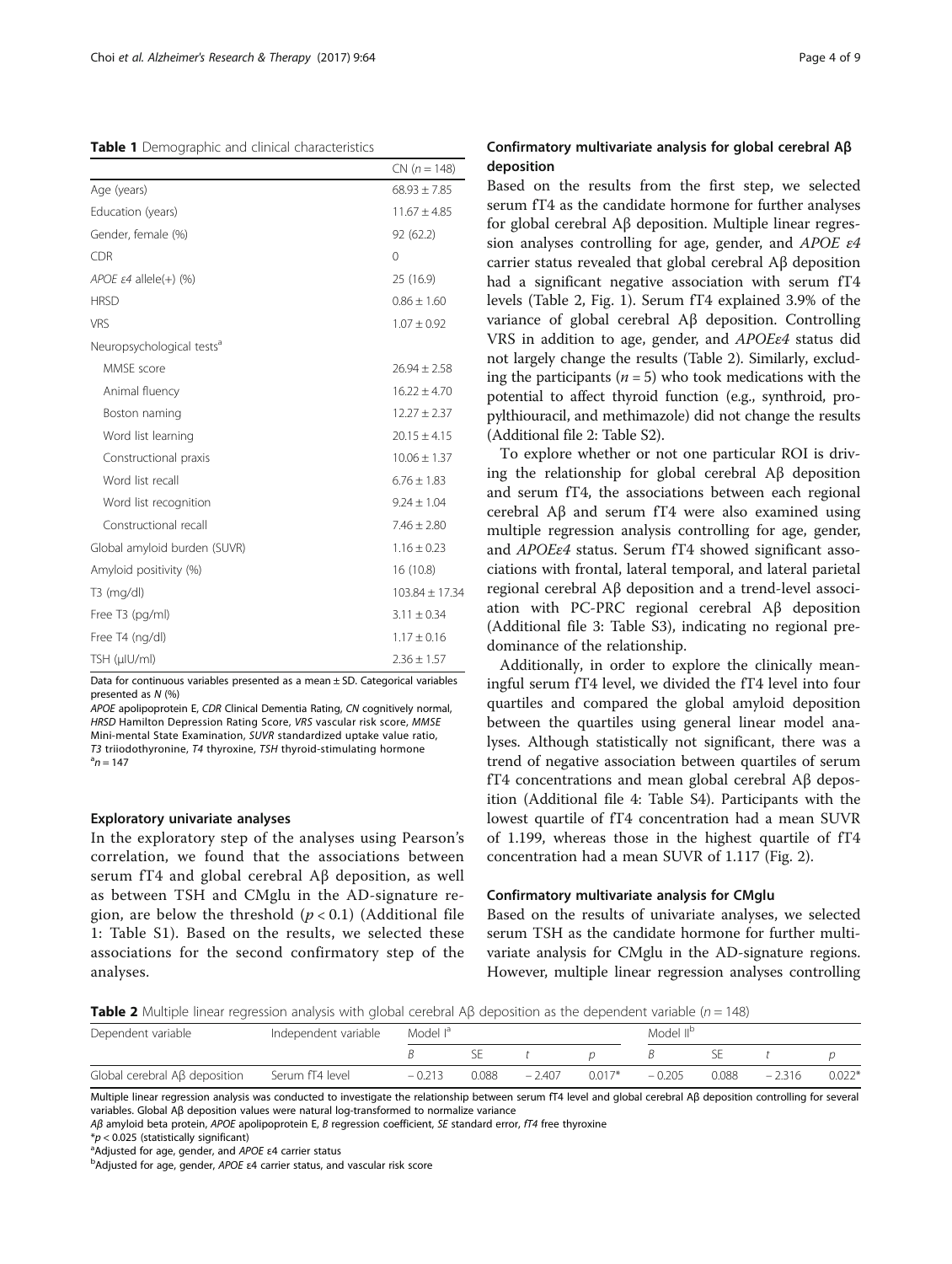<span id="page-4-0"></span>

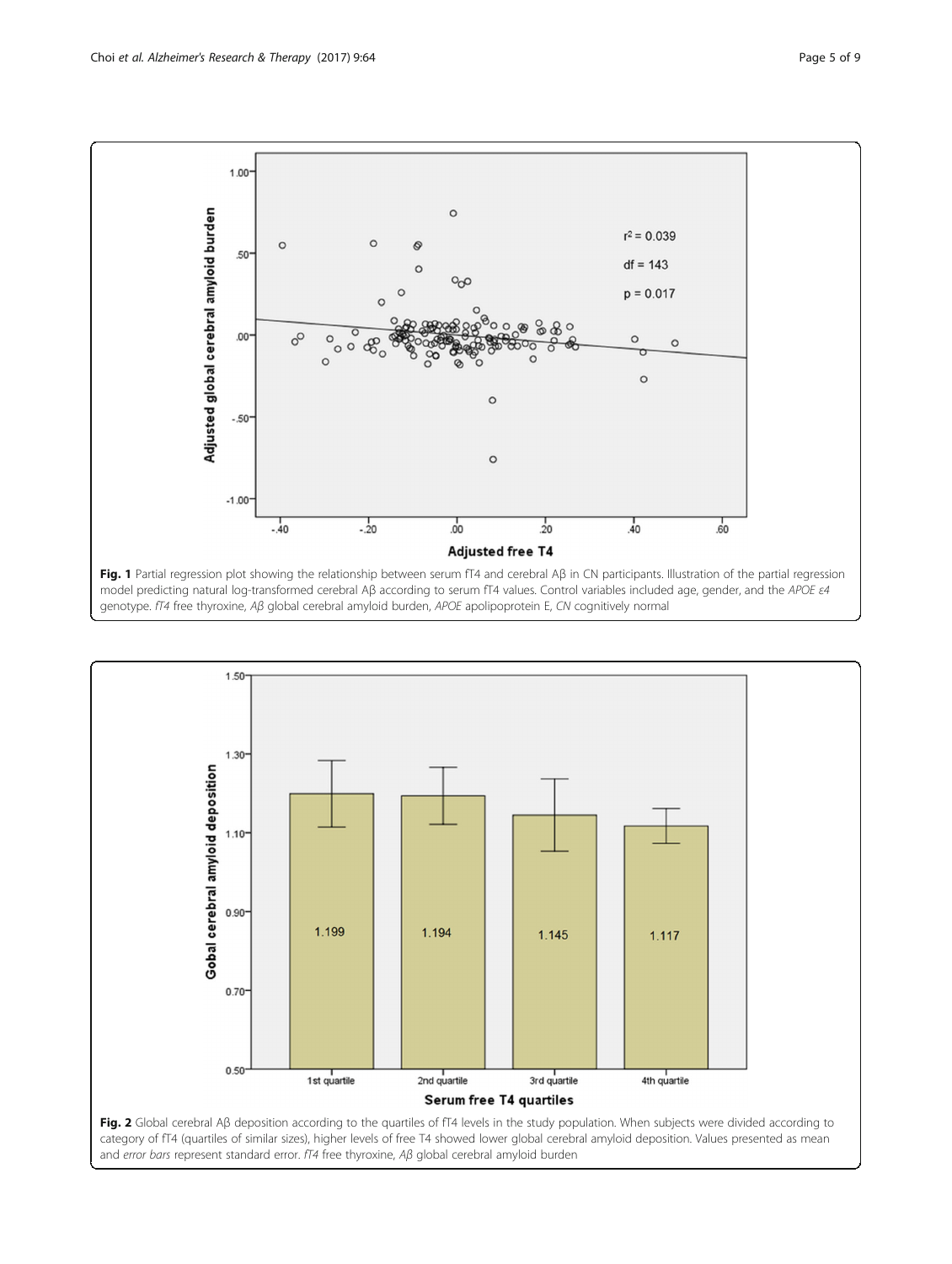for age, gender, and APOE ε4 carrier status showed that serum TSH levels were not related to CMglu in the ADsignature regions (Table 3). The addition of global cerebral Aβ deposition and VRS as covariates did not largely change the results. Additional exploratory multiple regression analyses for the relationship between serum TSH and each regional CMglu showed that the serum TSH level had significant association with CMglu in the precuneus, but did not have any association with CMglu of the other regions (Additional file [5](#page-7-0): Table S5).

#### **Discussion**

The present study examined the relationships between serum levels of thyroid hormones or TSH and ADspecific brain biomarkers (i.e., an amyloid biomarker and a neurodegeneration biomarker) in CN middle-aged and older individuals with no clinical symptoms of thyroid disease. Low serum fT4 levels were associated with an increase in cerebral Aβ deposition, and fT4 explained 3.9% of the variance of global cerebral Aβ deposition. Although statistically not significant, there was a trend of negative association between quartiles of serum fT4 concentrations and mean global cerebral Aβ deposition. Given that the mean global cerebral Aβ deposition level largely decreased from the second quartile to the third quartile of the free T4 level (Fig. [2,](#page-4-0) Additional file [5](#page-7-0): Table S5), individuals with a serum fT4 level < 1.165 ng/ dl (quartile 3) appear relatively more vulnerable to cerebral Aβ deposition than those with a higher fT4 level. To the best of our knowledge, this is the first report to reveal associations between serum thyroid hormones and cerebral Aβ burden and AD-specific neurodegeneration in euthyroid CN older individuals.

The mechanisms underlying the relationship between serum levels of fT4 and cerebral Aβ deposition are not yet fully understood. Serum fT4 crosses the blood–brain barrier (BBB) via monocarboxylate transporter 8 (MCT 8) and reaches the astrocytes where it is converted to T3 by type 2 deiodinase (D2) [\[27\]](#page-8-0). Brain T3 can suppress the cerebral gene expression of beta-amyloid precursor protein (APP) [[9\]](#page-8-0). In the present study, serum fT3 was not associated with brain amyloid burden, which may

Preclinical studies have found a negative association between brain T3 and APP expression using a transgenic mouse model of AD [\[8](#page-7-0), [9, 30\]](#page-8-0), and a human autopsy study [[10\]](#page-8-0) revealed decreases in cerebral T3 levels in subjects at Braak stages IV–V, which is similar to the present results. In contrast to the present results, a postmortem human study [\[5\]](#page-7-0) reported that higher serum levels of total T4 but not fT4 are associated with an increase in neocortical neuritic plaques. Serum levels of total T4 can be affected by the concentration of thyroid hormone-binding proteins, which fluctuate due to various medical conditions. Moreover, this autopsy study assessed the brain tissues of AD dementia patients in which the Aβ deposition may have already been saturated, which would make it difficult to identify an association between serum fT4 levels and neocortical amyloid burden. On the other hand, the present study included only CN older individuals far from Aβ saturation.

Although serum TSH levels were not significantly associated with overall metabolism in AD-signature regions, exploratory analysis indicated that it may be negatively associated with CMglu in the precuneus, where AD-related hypometabolism first occurs [\[27](#page-8-0)–[29](#page-8-0)]. This is partially consistent with the findings of a previous study [\[31\]](#page-8-0) showing that serum TSH levels are negatively associated with global CMglu in euthyroid mood disorder patients. The mechanisms linking serum TSH with CMglu are not well understood. It is possible that serum dyslipidemia mediates elevations in TSH and decreases in CMglu because subclinical hypothyroidism may lead to elevated serum levels of total cholesterol [\[32\]](#page-8-0), which are associated with lower CMglu in various brain regions, including the precuneus, during late middle age [[33](#page-8-0)].

The present study has several limitations. First, this is a cross-sectional study and, therefore, it is difficult to identify causal relationships based on these findings. Further longitudinal studies are needed to determine the

**Table 3** Multiple linear regression analysis with AD-signature CMglu as a dependent variable ( $n = 148$ )

| Model l <sup>a</sup> |                           |       |              |       | $\sim$<br>Model II <sup>b</sup> |       |              |       | Model III <sup>c</sup> |        |          |       |
|----------------------|---------------------------|-------|--------------|-------|---------------------------------|-------|--------------|-------|------------------------|--------|----------|-------|
| В                    |                           | SE    |              |       |                                 | SE    |              |       |                        | ╰<br>ᅴ |          |       |
|                      | AD-signature region CMglu |       |              |       |                                 |       |              |       |                        |        |          |       |
| <b>TSH</b>           | $-0.011$                  | 0.006 | .677<br>$-1$ | 0.096 | $-0.011$                        | 0.006 | .667<br>$-1$ | 0.098 | $-0.010$               | 0.007  | $-1.486$ | 0.139 |

Multiple linear regression analysis was conducted to investigate the relationship between serum TSH and AD-signature CMglu controlling for several variables B regression coefficient, SE standard error, CMglu cerebral glucose metabolism, APOE apolipoprotein E, TSH thyroid-stimulating hormone, AD Alzheimer's disease,  $A\beta$  amyloid beta protein

<sup>a</sup>Adjusted for age, gender, and APOE ε4 carrier status

<sup>b</sup>Adjusted for age, gender, APOE ε4 carrier status, and global Aβ retention (natural log-transformed)

Adjusted for age, gender, APOE <sup>ε</sup>4 carrier status, global A<sup>β</sup> retention (natural log-transformed), and vascular risk score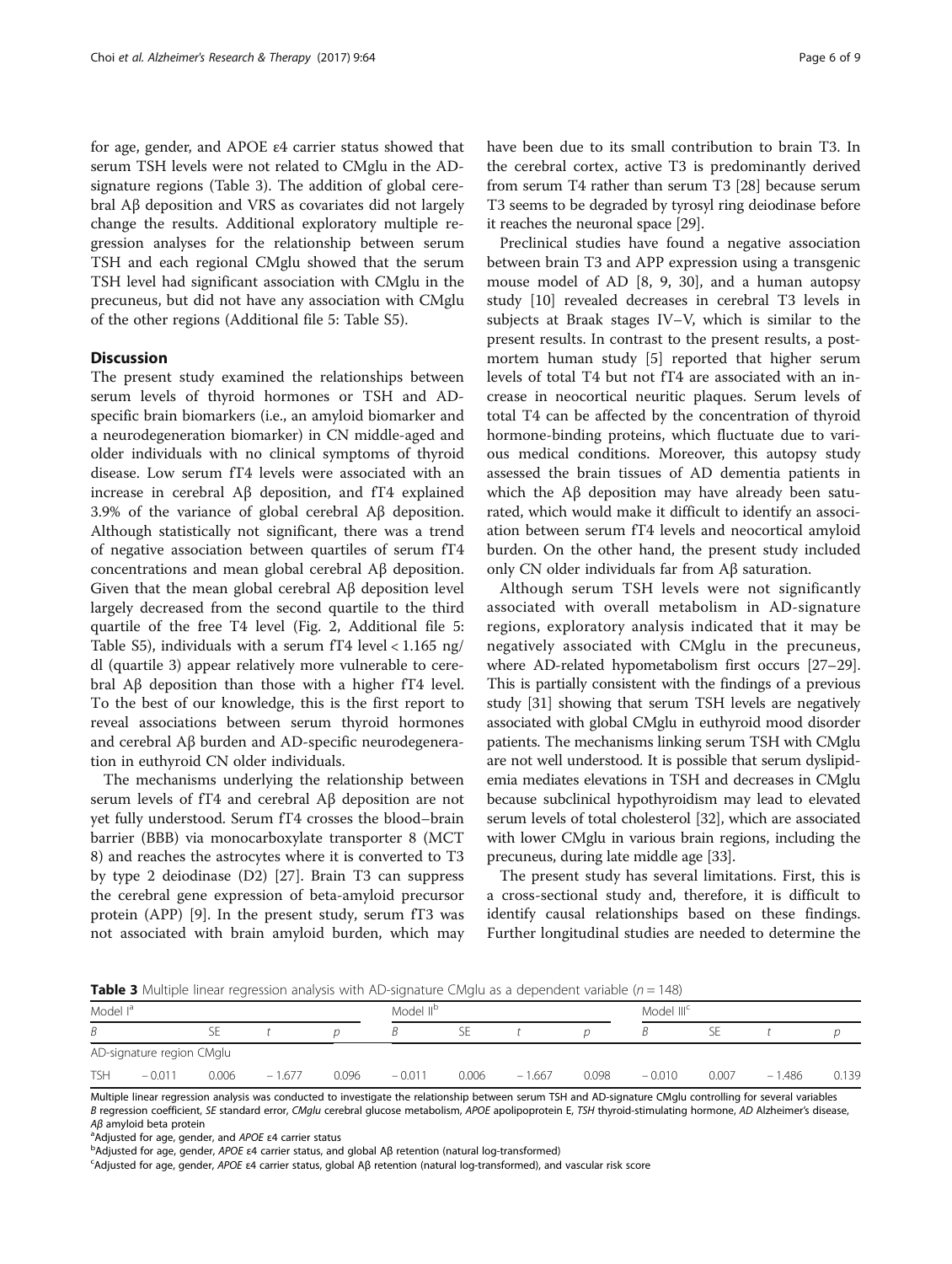nature of the associations between serum thyroid hormones or TSH and brain amyloid burden. Additionally, the lack of repeated assessments of thyroid hormone levels might have resulted in some errors in measurements of the serum levels because there are diurnal/seasonal variations in thyroid hormone levels. However, in order to minimize such errors, thyroid hormones were assessed at the same time (9–10 a.m.) in all participants.

# Conclusions

The present results suggest that, even in a clinical euthyroid state, low serum fT4 and high serum TSH levels are differentially associated with AD-related brain changes (i.e., increases in global cerebral amyloid burden and increases in precuneus hypometabolism, respectively). Further longitudinal studies are needed to clarify whether stricter correction of serum thyroid hormone levels will be helpful for attenuating AD specific brain pathologies.

# Appendix

#### KBASE Research Group

Dong Young Lee, MD, PhD (Seoul National University, Principal Investigator); Min Soo Byun, MD, PhD (Seoul National University, Core PI Clinical & Executive); Dahyun Yi, PhD (Seoul National University, Core PI Neuropsychology); Yu Kyeong Kim, MD, PhD (SMG-SNU Boramae Medical Center, Core PI PET); Chul-Ho Sohn, MD, PhD (Seoul National University, Core PI MRI); Inhee Mook-Jung, PhD (Seoul National University, Core PI Biomarker); Murim Choi, PhD (Seoul National University, Core PI Genetics); Yu Jin Lee, MD, PhD (Seoul National University, Core PI Sleep), Seokyung Hahn, PhD (Seoul National University, Core PI Biostatistics); Hyun Jung Kim, MD (Changsan Convalescent Hospital, coinvestigator); Mun Young Chang, MD (Chung-Ang University College of Medicine, coinvestigator); Seung Hoon Lee, MD (Daerim St. Mary's Hospital, coinvestigator); Jee Wook Kim, MD, PhD (Hallym University Dongtan Sacred Heart Hospital, coinvestigator); Jong-Min Lee, PhD (Hanyang University, coinvestigator); Dong Woo Lee, MD, PhD (Inje University Snaggye Paik Hospital, coinvestigator); Bo Kyung Sohn, MD (Inje University Snaggye Paik Hospital, coinvestigator); Seok Woo Moon, MD, PhD (Konkuk University Chungju Hospital, coinvestigator); Man Ho Choi, PhD (Korea Institute of Science and Technology, coinvestigator); Sang-Won Lee, PhD (Korea University, coinvestigator); Hyewon Baek, MD (Kyunggi Provincial Hospital for the Elderly, coinvestigator); Na Young Han, MD (National Research Center for Dementia, coinvestigator); Jong-Won Kim, MD, PhD (Samsung Medical Center, coinvestigator); Seung-Ho Ryu, MD, PhD (School of Medicine Konkuk University, coinvestigator); Shin Gyeom Kim, MD, PhD (Soonchunhyang University Hospital Bucheon, coinvestigator); Sun-Ho Han, PhD

(Seoul National University, coinvestigator); Jae Sung Lee, PhD (Seoul National University, coinvestigator); Yun-Sang Lee, PhD (Seoul National University, coinvestigator); Jong Inn Woo, MD, PhD (Seoul National University, coinvestigator); Sang Eun Kim, MD, PhD (Seoul National University Bundang Hospital, coinvestigator); Byung Chul Lee, PhD (Seoul National University Bundang Hospital, coinvestigator); Gi Jeong Cheon, MD, PhD (Seoul National University Hospital, coinvestigator); Koung Mi Kang, MD (Seoul National University Hospital, coinvestigator); Jee-Eun Park, MD, PhD (Seoul National University Hospital, coinvestigator); Hyeong Gon Yu, MD, PhD (Seoul National University Hospital, coinvestigator); Jun-Young Lee, MD, PhD (SMG-SNU Boramae Medical Center, coinvestigator); Hyo Jung Choi, MD (SMG-SNU Boramae Medical Center, coinvestigator); Young Min Choe, MD (University of Ulsan College of Medicine, Ulsan University Hospital, coinvestigator); Woonhyung Ghim, MD (Seoul National University Hospital, research fellow); So Yeon Jeon, MD (Seoul National University Hospital, research fellow); Woo Jin Kim, MD, PhD (Seoul National University Hospital, research fellow); Kang Ko, MD (Seoul National University Hospital, research fellow); Jun Ho Lee, MD (Seoul National University Hospital, research fellow); Kyoungjin Chu (Seoul National University Hospital, psychologist); Hyunwoong Ko (Seoul National University Hospital, psychologist); Younghwa Lee (Seoul National University Hospital, psychologist); Donghwi Hwang (Seoul National University, image analyst); Seugn Kwan Kang (Seoul National University, image analyst); Seong A Shin (Seoul National University, image analyst); Jeong Yeon Hwang, MD (Seoul National University, data analyst); Jong-Chan Park (Seoul National University, data analyst); Jong-Ho Park (Samsung Medical Center, genetic data analyst); Jieun Seo (Seoul National University, genetic data analyst); Mi Ae Han (Seoul National University Hospital, research coordinator); Eun A Jo (Seoul National University Hospital, research coordinator); Gi Jung Jung (Seoul National University Hospital, research coordinator); Jin Hee Keum (Seoul National University Hospital, research coordinator); Mi Sun Kim (SMG-SNU Boramae Medical Center, research coordinator); Min Jeong Kim (Seoul National University Hospital, research coordinator); Han Na Lee (Seoul National University Hospital, research coordinator); Bo Eun Park (Seoul National University Hospital, research coordinator); Ji Sun Shin (Seoul National University Hospital, research coordinator); Yun Jung Hwang (Seoul National University Hospital, researcher); Joon Hyung Jung, MD (Seoul National University Hospital, researcher); Kiyoung Sung, MD (Seoul National University Hospital, researcher); Eun Hye Kim (Seoul National University, research assistant); and Han Byul Choi (National Research Center for Dementia, administrative staff ).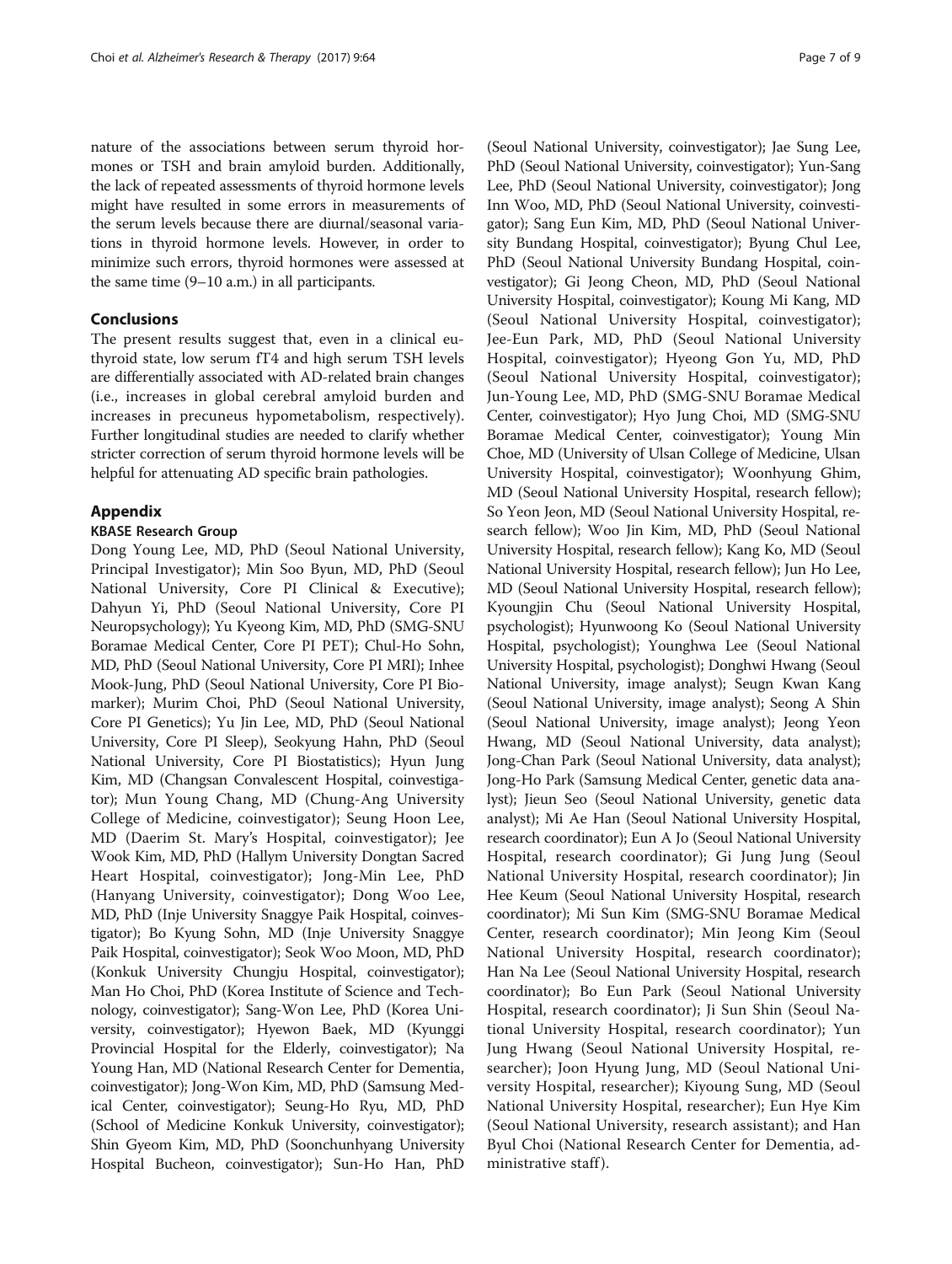## <span id="page-7-0"></span>KBASE Partner Organizations

Dongjak-gu Center for Dementia; Jongno-gu Center for Dementia; Ministry of Science, ICT and Future planning; National Research Center for Dementia; National Research Foundation of Korea; Seoul Metropolitan Center for Dementia; Seoul National University; Seoul National University Bundang Hospital; Seoul National University Hospital; SMG-SNU Boramae Medical Center; and The Korean Association for Dementia.

# Additional files

[Additional file 1: Table S1.](dx.doi.org/10.1186/s13195-017-0291-5) Presenting association between serum thyroid hormone or TSH and global cerebral Aβ deposition or CMglu. Pearson correlation analysis was performed to investigate the relationship between serum thyroid hormones or TSH and global cerebral Aβ deposition or CMglu. Global cerebral Aβ values were natural log-transformed to normalize variance. (DOCX 16 kb)

[Additional file 2: Table S2.](dx.doi.org/10.1186/s13195-017-0291-5) Presenting multiple linear regression analysis for participants without thyroid medication ( $n = 143$ ). Multiple linear regression analysis was performed to investigate the relationship between serum fT4 level and global cerebral Aβ deposition after controlling several variables. Global cerebral Aβ deposition values were natural log-transformed to normalize variance. (DOCX 16 kb)

[Additional file 3: Table S3.](dx.doi.org/10.1186/s13195-017-0291-5) Presenting multiple regression analyses with regional cerebral Aβ deposition as the dependent variable. Multiple linear regression analysis was performed to investigate the relationship between serum fT4 and regional cerebral Aβ deposition after controlling age, gender, and APOE  $\varepsilon$ 4 genotype (df for F statistics = 4143). All regional Aβ deposition values were natural log-transformed to normalize variance. (DOCX 19 kb)

[Additional file 4: Table S4.](dx.doi.org/10.1186/s13195-017-0291-5) Presenting global cerebral Aβ deposition by categories of fT4 serum level. To compare global cerebral Aβ deposition by quartiles of fT4 serum level, general linear models were used with adjustment for age, gender, and APOE ε4 genotype. (DOCX 16 kb)

[Additional file 5: Table S5.](dx.doi.org/10.1186/s13195-017-0291-5) Presenting multiple regression analyses with rCMglu as the dependent variable. Multiple linear regression analysis was performed to investigate the relationship between serum TSH and rCMglu after controlling for age, gender, and APOE ε4 genotype (df for  $F$  statistics = 4143). (DOCX 18 kb)

#### Abbreviations

AAL: Automated Anatomical Labeling; AD: Alzheimer's disease; APOE: Apolipoprotein E; APP: Beta-amyloid precursor protein; Aβ: Amyloid beta; BBB: Blood–brain barrier; CERAD-K: Consortium to Establish a Registry for Alzheimer's Disease Assessment Packet; CMglu: Cerebral glucose metabolism; CN: Cognitively normal; FDG: <sup>8</sup>F-Deoxyglucose; FLAIR: Fluid-attenuated inversion recovery; fT3: Free T3; fT4: Free thyroxine; KBASE: Korean Brain Aging Study for Early Diagnosis and Prediction of Alzheimer's Disease; MNI: Montreal Neurological Institute; MRI: Magnetic resonance imaging; PCC: Posterior cingulate cortex; PET: Positron emission tomography; PiB: <sup>11</sup>C-Pittsburgh Compound B; ROI: Region of interest; SPM8: Statistical Parametric Mapping 8; SUVR: Standardized uptake value ratio; T3: Total triiodothyronine; TIA: Transient ischemic attack; TSH: Thyroid-stimulating hormone; UTE: Ultrashort echo time; VRS: Vascular risk score

#### Acknowledgements

Not applicable.

#### Funding

This study was supported by a grant from the Ministry of Science, ICT, and Future Planning, Republic of Korea (Grant No. NRF-2014M3C7A1046042). The funding source had no involvement in study design, collection, analysis, or interpretation of data or in the decision to submit the article for publication.

#### Availability of data and materials

The datasets generated and analyzed during the present study are not publicly available, owing to ethics considerations and privacy restriction. Data may be available from the corresponding author once approval from the Institutional Review Board of the Seoul National University Hospital, South Korea has been sought.

#### Authors' contributions

HJC and DYL conceived of and designed the study. MSB, DY, BKS, JHL, J-YL, and YKK were involved in acquisition and analysis of data, and helped to draft the manuscript. HJC and DY analyzed the imaging data. HJC and DYL participated in acquisition, analysis, and interpretation of data, and were major contributors in writing the manuscript and critically revising the manuscript for intellectual content. DYL served as principal investigator and supervised the study. All authors read and approved the final manuscript.

#### Ethics approval and consent to participate

This study protocol was approved by the Institutional Review Boards of Seoul National University Hospital (C-1401-027-547) and SNU-SMG Boramae Center, Seoul, Republic of Korea (26-2015-60), and was conducted in accordance with the recommendations of the current version of the Declaration of Helsinki. All subjects provided written informed consents.

#### Consent for publication

Not applicable.

#### Competing interests

The authors declare that they have no competing interests.

#### Publisher's Note

Springer Nature remains neutral with regard to jurisdictional claims in published maps and institutional affiliations.

#### Author details

<sup>1</sup>Department of Neuropsychiatry, Seoul National University Boramae Medical Center, Seoul, South Korea. <sup>2</sup>Institute of Human Behavioral Medicine, Medical Research Center Seoul National University, Seoul, South Korea. <sup>3</sup>Department of Psychiatry, Inje University Sanggye Paik Hospital & Inje University College of Medicine, Seoul, South Korea. <sup>4</sup>Department of Neuropsychiatry, Seoul National University Hospital, Seoul, South Korea. <sup>5</sup>Department of Psychiatry, Seoul National University College of Medicine, 101 Daehak-ro, Jongno-gu, Seoul 110-744, South Korea. <sup>6</sup>Department of Nuclear Medicine, Seoul National University Boramae Medical Center, Seoul, South Korea.

#### Received: 15 March 2017 Accepted: 24 July 2017 Published online: 17 August 2017

#### References

- 1. Kalmijn S, Mehta KM, Pols HA, Hofman A, Drexhage HA, Breteler MM. Subclinical hyperthyroidism and the risk of dementia. The Rotterdam study. Clin Endocrinol (Oxf). 2000;53:733–7.
- 2. van Osch LA, Hogervorst E, Combrinck M, Smith AD. Low thyroidstimulating hormone as an independent risk factor for Alzheimer disease. Neurology. 2004;62:1967–71.
- 3. Bensenor IM, Lotufo PA, Menezes PR, Scazufca M. Subclinical hyperthyroidism and dementia: the Sao Paulo Ageing & Health Study (SPAH). BMC Public Health. 2010;10:298.
- 4. de Jong FJ, den Heijer T, Visser TJ, de Rijke YB, Drexhage HA, Hofman A, et al. Thyroid hormones, dementia, and atrophy of the medial temporal lobe. J Clin Endocrinol Metab. 2006;91:2569–73.
- 5. de Jong FJ, Masaki K, Chen H, Remaley AT, Breteler MM, Petrovitch H, et al. Thyroid function, the risk of dementia and neuropathologic changes: the Honolulu-Asia aging study. Neurobiol Aging. 2009;30:600–6.
- 6. Belandia B, Latasa MJ, Villa A, Pascual A. Thyroid hormone negatively regulates the transcriptional activity of the beta-amyloid precursor protein gene. J Biol Chem. 1998;273:30366–71.
- 7. O'Barr SA, Oh JS, Ma C, Brent GA, Schultz JJ. Thyroid hormone regulates endogenous amyloid-beta precursor protein gene expression and processing in both in vitro and in vivo models. Thyroid. 2006;16:1207–13.
- 8. Ghenimi N, Alfos S, Redonnet A, Higueret P, Pallet V, Enderlin V. Adultonset hypothyroidism induces the amyloidogenic pathway of amyloid